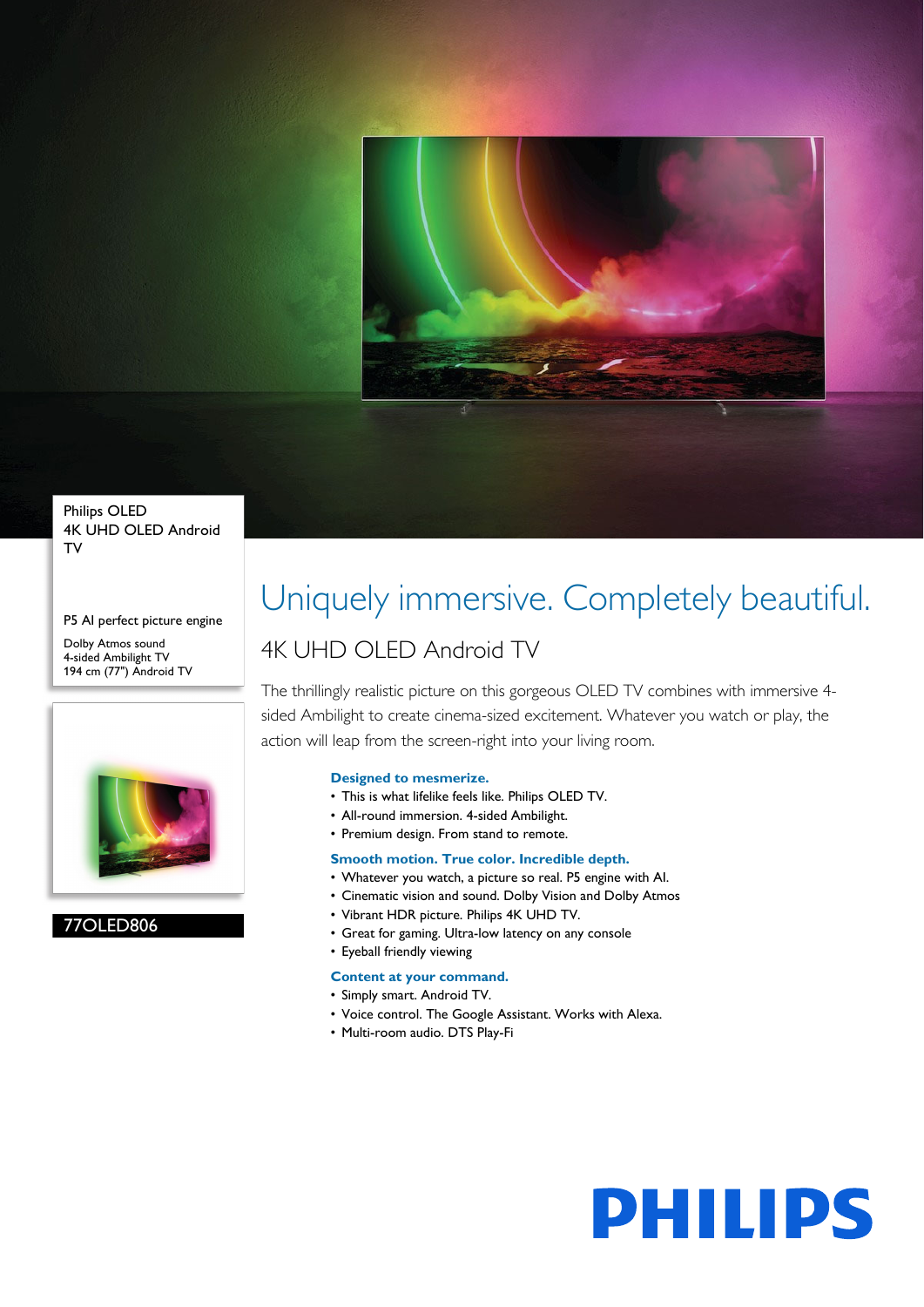#### 4K UHD OLED Android TV P5 AI perfect picture engine Dolby Atmos sound, 4-sided Ambilight TV, 194 cm (77") Android TV

#### 77OLED806/12

## **Highlights**

#### **4-sided Ambilight**



With Philips 4-sided Ambilight, every moment feels closer. Intelligent LEDs around the edge of the TV respond to the on-screen action and emit an immersive glow that's simply captivating. Experience it once and wonder how you enjoyed TV without it.

#### **P5 engine with AI**

Philips P5 processor with AI delivers a picture so real it feels like you could step right into it. A deep-learning AI algorithm processes images in a manner similar to the human brain. No matter what you're watching, you get lifelike detail and contrast, rich color, and smooth motion.

#### **Philips OLED TV**



With a Philips OLED TV, you get a wider viewing angle and a uniquely lifelike picture. Blacks are deeper. Colors are truer. Details in shadows and highlights are precisely reproduced. All major HDR formats are supported. You'll feel the full power of every scene.

#### **Dolby Vision + Dolby Atmos**



Support for Dolby's premium sound and video formats means the HDR content you watch will look-and sound-glorious. You'll enjoy a picture that reflects the director's original intentions and experience spacious sound with real clarity and depth.

#### **Premium materials**



Every inch of this TV looks and feels premium. The ultra-thin metal bezel. The soft, textured leather-backed remote with backlit keys. Or the reversible two-tone metal feet-which you can fit to the TV either way around, depending on the tone you prefer.

#### **Simply smart. Android TV**



Your Philips Android TV gives you the content you want-when you want it. You can customize the home screen to display your favorite apps, making it simple to start streaming the movies and shows you love. Or pick up where you left off.

#### **HDMI 2.1 VRR and low latency**



Your Philips TV boasts the latest HDMI 2.1 connectivity and automatically switches to an ultra-low-latency setting when you start playing a game on your console. VRR and Freesync are supported for smooth fast-action gameplay. Ambilight's gaming mode brings the thrill right into the room.

#### **DTS Play-Fi compatible**



With DTS Play-Fi on your Philips TV you can connect to compatible speakers in any room. Got wireless speakers in the kitchen? Listen to the movie while you make a snack or keep up with the sports commentary while you get everyone drinks.

#### **AI voice control**



Push a button on the remote to talk to the Google Assistant. Control the TV or Google Assistant-compatible smart home devices with your voice. Or ask Alexa to control the TV via Alexa-enabled devices.







**MDolby** Vision Atmos androidty

MDA FreeSync Premium

**dts** Aplay-fr.